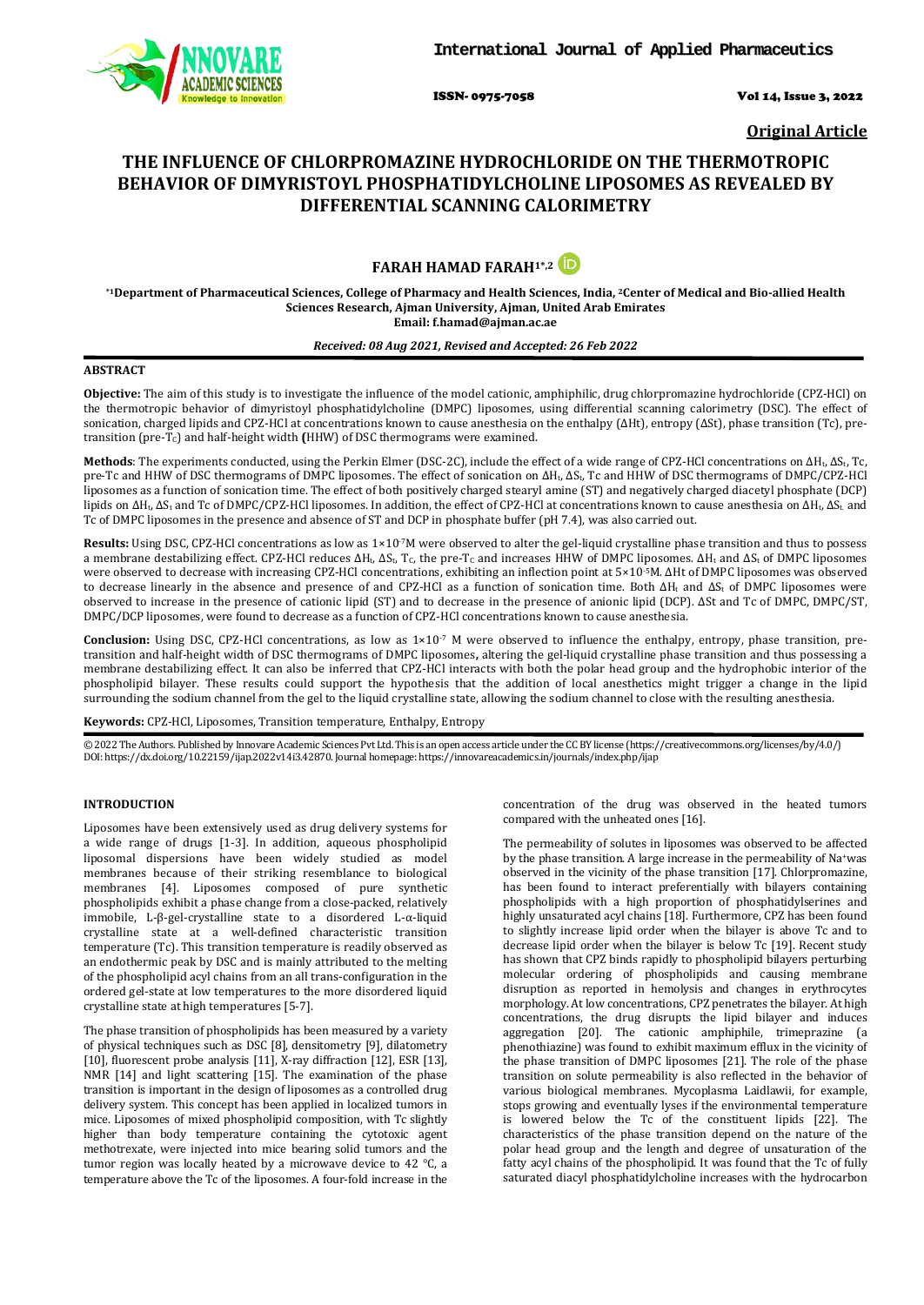chain length [23]. DSC is a versatile technique that has been used for decades to study phospholipid membranes [24, 25]. For pure lipids, DSC can accurately determine the phase transition temperatures and the associated enthalpies (5). A DSC study of a number of synthetic phosphatidylcholines containing monosaturated hydrocarbon chains differing in the position of the unsaturated residue has shown that the Tc and the enthalpy for all the cis-unsaturated phospholipids were<br>lower than those for the corresponding saturated lower than those for the corresponding saturated phosphatidylcholines of similar chain length. In addition, the location of the cis-unsaturated bond was shown to affect the thermos-tropic behavior [26]. Using light scattering and fluorescent probe analysis, the effect of the polar head group of dimyristoyl-and dipalmitoyl phosphatidic acid on the phase transition at different pHs was studied. The Tc increases to a maximum value at pH 3.5, which corresponds to  $pKa<sub>1</sub>$  value for the phosphate group. With increasing pH up to  $pKa<sub>2</sub>$ (pH 9.5), there is only a small decrease in the Tc despite the substantial increase in the surface charge. At pHs above 9.5, the Tc decreases markedly [27]. The enthalpy values showed a similar pattern to that observed by the Tc and it was suggested that the reduction of Tc and ∆H t at higher pH values reflects a significant decrease in the co-operativity of the transition as the phospholipid attains two negative charges [28]. Apart from the main endothermic transition, DSC thermograms show a smaller endothermic transition at pre-transition temperature. The pre-transition is thought to be associated with the conformational changes in the phosphorylcholine head group of the bilayer (5). Modification of the choline group has been shown to abolish the pre-transition [29].

In this study, the influence of the model cationic, amphiphilic, drug CPZ-HCl on the thermotropic behavior of DMPC liposomes in phosphate buffer (pH 6.0), was examined by DSC. The effect of sonication and charged lipids on the enthalpy, entropy, phase transition and pre-transition of phospholipid liposomes were also examined in the presence and absence of CPZ-HCl. Furthermore, the effect of CPZ-HCl at concentrations known to cause anesthesia on ΔHt, ΔS<sup>t</sup> and Tc of DMPC liposomes in the presence and absence of ionic lipids in phosphate buffer (pH 7.4) was investigated.

### **MATERIALS AND METHODS**

#### **Materials**

Synthetic dimyristoyl phosphatidylcholine (not less than 98% pure), chlorpromazine hydrochloride, stearyl amine and dicetylphosphate were purchased from Sigma Co. Chloroform was purchased from BDH and was of Analar grade.

# **Methods**

The thermotropic behavior of DMPC liposomes was examined using differential scanning calorimetry (DSC).

#### **DSC method**

A Perkin Elmer DSC-2C is used to examine the thermotropic behavior of DMPC liposomes. The instrument consists of two cells; one is an inert reference cell and the other containing the sample. If the sample is a solution or suspension, then the reference is the corresponding solvent. Both cells are heated at a programmed rate to maintain an equal temperature. Changes in the sample enthalpy of transition or melting are inferred from measurements of the difference in power necessary to keep the temperature of both the sample and the reference equal. The Tc appears as an endothermic peak.

#### **Preparation of liposomes for DSC**

50 mg DMPC were dissolved in 5 ml chloroform (Analar grade) in 25 ml round bottom flask. The solvent was evaporated to dryness using a rotary evaporator (Rotavapor-R, Buchii). Traces of chloroform were removed by blowing a jet of dry nitrogen. The dried film was stored under vacuum in the presence of phosphorous pentoxide to complete the drying process overnight. 0.5 ml of phosphate buffer (pH 6.0) or phosphate buffer (pH 7.4) was added to form a 10% W/V lipid dispersion. 0.5 ml of CPZ-HCl at the required concentration was added to the dry lipid film to form a 10% W/V lipid dispersion. The dispersions were hand-shaken in a water bath 10 °C above the Tc to form large multilamellar vesicles (LMV).

Approximately 6 mg accurately weighed samples of liposomes were sealed into aluminum pans and DSC thermograms were obtained using a Perkin Elmer DSC-2C at a scanning rate of 5 °k/min on a sensitivity range of 1 mcal/s. The temperature range was 280-305 °K. The instrument was calibrated using indium. Liquid nitrogen was used to cool the calorimeter cell holder and dry helium was passed over the sample during scanning. Each sample was scanned three times using fresh samples.

# **Determination of TC, ΔH<sup>t</sup> and ΔS<sup>t</sup> from DSC thermograms**

The  $T_c$  was determined from the peak of the DSC thermogram. The enthalpy of transition  $(\Delta H_t)$  was calculated from the area under the DSC thermogram according to the following equation:

ΔH=KAR/WS……………. (1)

Where  $\Delta H$ = enthalpy of transition (cal/g).

K=calibration constant of the instrument determined using indium

R= sensitivity range (mcal/s)

 $A=$  the area under the peak (inches<sup>2</sup>)

W=Sample weight in mg

S=Chart speed (inches/s)

The area under the peak was calculated from the calibration curve of area (inches<sup>2</sup>) against weight (mg) using a standard weight paper. ΔH<sup>t</sup> values were converted into J/mol by multiplying the calculated values by a factor of 4.2 and the molecular weight of DMPC.

The corresponding entropy of transition  $( \Delta S_t )$  was calculated from:

$$
\Delta S_t = \Delta H_t / Tc \dots \dots \dots \dots \dots \dots (2)
$$

#### **DSC experimental**

The following experiments were carried out using the DSC:

(a) The effect of a wide range of CPZ-HCl concentrations on the enthalpies ( $\Delta H_t$ ), entropies ( $\Delta S_t$ ), Tc, pre-T<sub>c</sub> and half-height width **(**HHW) of DSC thermograms of DMPC liposomes (table 1).

(b) The effect of sonication time on  $ΔH_t, ΔS_t$  and T<sub>c</sub> of DMPC/CPZ-HCl liposomes (table 2). Sonication was carried in a bath sonicator (Kerry Co.) under nitrogen at 40 °C.

(c) The effect of both positively charged (ST) and negatively charged (DCP) lipids on  $\Delta H_t$ ,  $\Delta S_t$  and  $T_c$  of DMPC/CPZ-HCl liposomes (table 3).

(d) The effect of CPZ-HCl at concentrations known to cause anesthesia on  $\Delta H_t$ ,  $\Delta S_t$  and  $T_c$  of DMPC liposomes in the presence and absence of ST and DCP in phosphate buffer (pH 7.4) (table 4).

#### **RESULTS AND DISCUSSION**

The effect of CPZ-HCl concentrations on the phase transition temperature (Tc) of DMPC liposomes in phosphate buffer (pH 6.0) using DSC is shown in table 1 and fig. 1.

The  $T_c$  value for DMPC liposomes was 23.7 °C (table 1), which agrees with the literature value (11). A shift of the  $T_c$  to lower temperatures occurred as a function of CPZ-HCl concentration over the entire range of  $10^{-8}$ M to  $10^{-3}$ M (table 1). The shift of the T<sub>c</sub> to lower temperatures in the presence of CPZ-HCl may indicate that CPZ-HCl affects the mobility of the acyl fatty acid chains of the phospholipid and thus, the fluid state is more easily achieved.

The pre-transition temperature of DMPC liposomes was observed at 13.4 °C (table 1), which agrees with the literature value [30]. The pretransition temperatures were found to be abolished at CPZ-HCl concentrations of 1×10<sup>-4</sup>M, 1×10<sup>-3</sup>M and 5×10<sup>-3</sup>M, respectively (table 1).

The pre-transition is thought to be associated with the mobility of the polar head groups of the phospholipid. p-NMR spectra of phosphatidylcholine dispersions have shown increased mobility of the–  $NCH<sub>3</sub>$ <sub>3</sub> group at the pre-transition temperature [31]. In addition, modification of the polar head groups abolishes the pre-transition [32]. However, X-ray diffraction has shown that the pre-transition temperature is associated with partial melting of the hydrocarbon chains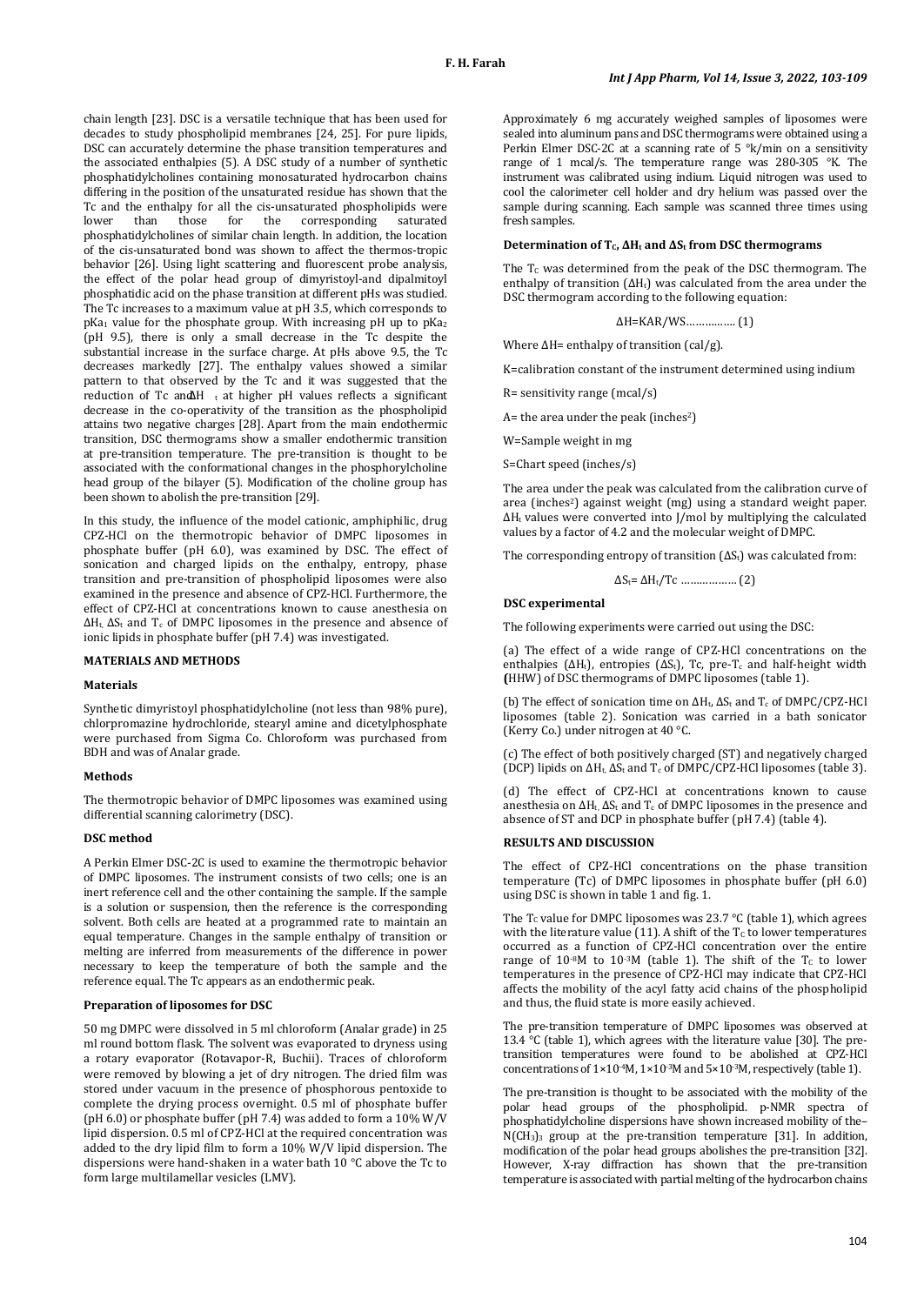(10). The abolition of the pre-transition, whether associated with the inhibition of the polar head group or the tilting of the hydrocarbon chains prior to melting, in the presence of CPZ-HCl, reflects some degree of CPZ-HCl-liposomes interaction.

The calculated enthalpies  $(\Delta H_t)$  (table 1) for DMPC liposomes agree with literature values [33]. It is apparent that Tc (fig. 1) and pre-Tc (table 1),  $\Delta H_t$  (fig. 2) and  $\Delta S_t$  (fig. 3) decrease steadily with increasing CPZ-HCl concentrations.

**Table 1: The effect of CPZ-HCl concentrations on the enthalpies (ΔHt), entropies (ΔSt), transition temperature (TC) and pre-transition**  temperature (pre-T<sub>c</sub>) of DMPC liposomes (10%W/V) in phosphate buffer (pH 6.0) as determined by DSC

| Phospholipid | <b>CPZ-HCI</b> (Molar Conc.) | $\Delta H_t$ (KJ. mol <sup>-1</sup> ) | $\Delta S_t$ (J. mol <sup>-1</sup> , K <sup>-1</sup> ) | $T_c$ $(C)$   | Pre-T <sub>c</sub> $^{\circ}$ C |
|--------------|------------------------------|---------------------------------------|--------------------------------------------------------|---------------|---------------------------------|
| <b>DMPC</b>  |                              | $26.65+0.6$                           | $89.52 + 1.7$                                          | $23.7+0.02$   | $13.4 + 0.01$                   |
|              | $1 \times 10^{-7}$           | $25.17+0.7$                           | $85.09 + 1.4$                                          | $22.8 + 0.01$ | $13.0 + 0.01$                   |
|              | $1 \times 10^{-6}$           | $23.87+0.5$                           | $80.86 + 1.5$                                          | $22.2+0.02$   | $12.2 + 0.02$                   |
|              | $1 \times 10^{-5}$           | $23.17 + 0.8$                         | 78.68+1.4                                              | $21.5 + 0.01$ | $a^*$                           |
|              | $1 \times 10^{-4}$           | $22.49+0.6$                           | $76.50 + 1.3$                                          | $21.0 + 0.01$ | $a^*$                           |
|              | $1 \times 10^{-3}$           | $20.94 + 0.8$                         | $71.32 + 1.8$                                          | $20.6 + 0.02$ | $a^*$                           |
|              | $5 \times 10^{-3}$           | $19.92 + 0.6$                         | $68.22 + 1.6$                                          | $19.0 + 0.01$ | $a^*$                           |
|              | $7.5 \times 10^{-3}$         | $17.07 + 0.5$                         | $58.54 + 1.3$                                          | $18.6 + 0.02$ | $a^*$                           |
|              | $1 \times 10^{-2}$           | $13.20 + 0.4$                         | $45.41 + 1.4$                                          | $17.7 + 0.01$ | $a^*$                           |
|              | $5 \times 10^{-2}$           | $9.09 + 0.2$                          | $31.35 + 1.5$                                          | $17.0 + 0.01$ | $a^*$                           |
|              | $1 \times 10^{-1}$           | $a^*$                                 | a*                                                     | $a^*$         | $a^*$                           |

a\* indicates peak abolished. ΔH, ΔS, Tc and pre-Tc values, shown in table 1 are the mean values of three experiments (n=3) with mean±SD.



**Fig. 1: Changes in phase transition (Tc) of CPZ-HCl/DMPC (10% W/V) liposomes in phosphate buffer (pH 6.0). The values obtained were the mean of three experiments (n= 3). SDs are shown as error bars and all values were in the range of+0.01-0.02**



Fig. 2: Changes in the enthalpies of transition (  $\Delta$ Hbf 10% W/ V DMPC liposomes as a function of log molar CPZ-HCl in phosphate buffer (pH 6.0). The values obtained were the mean of three experiments (n=3). SDs are shown as error bars and all values were in the range of +0.2-0.8



Fig. 3: Changes in the entropies of transition (  $\triangleleft$  \$6f 10% W/ V DMPC liposomes as a function of log molar CPZ-HCl in phosphate buffer (pH6.0). The values obtained were the mean of three experiments  $(n=3)$ . SDs are shown as error bars and all values were in the range of +1.3-1.8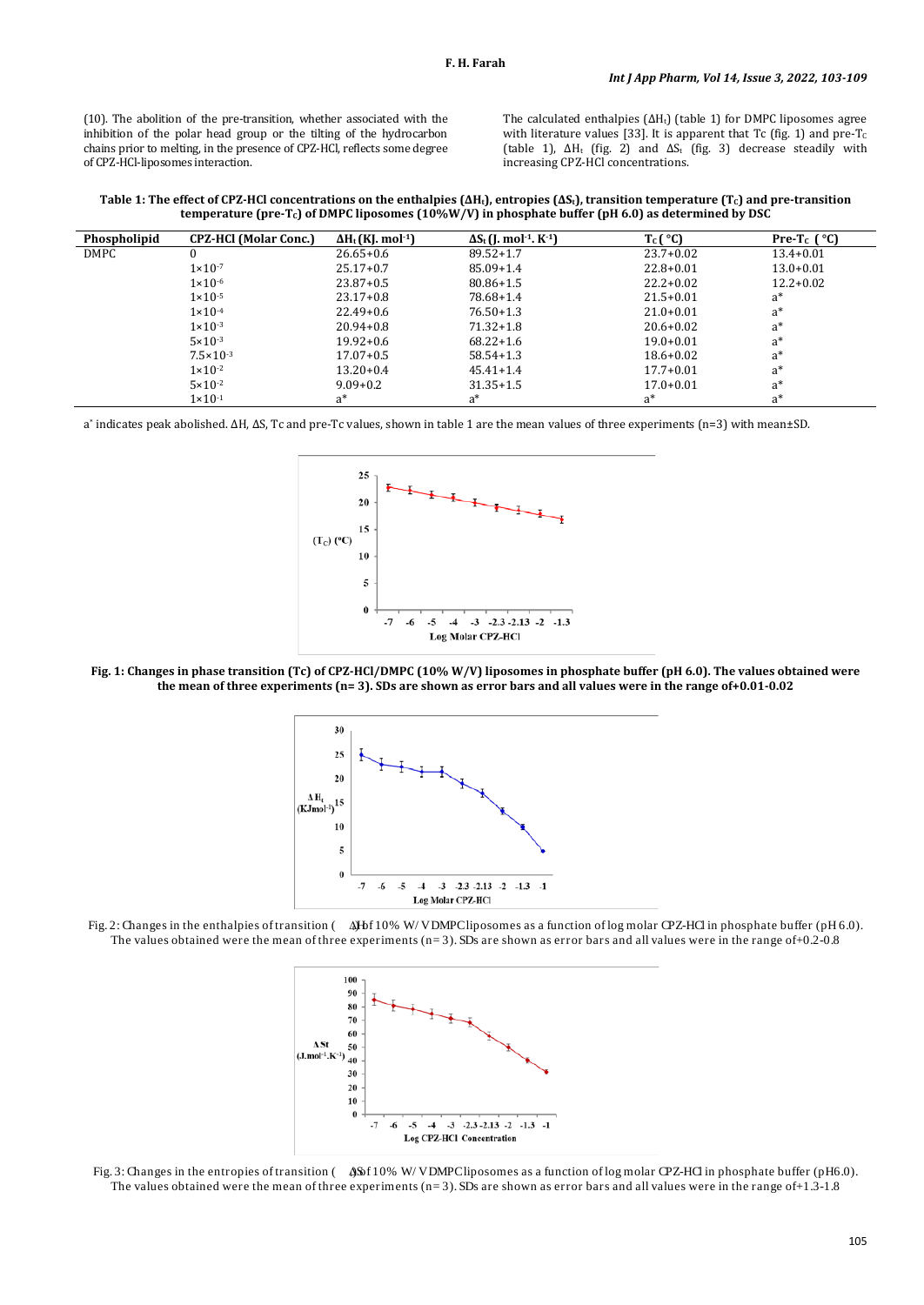

**Fig. 4: Changes in the half-height width of DSC thermograms (HHW) of CPZ-HCl/DMPC (10% W/V) liposomes in phosphate buffer (pH 6.0)**. **The values obtained were the mean of three experiments (n= 3). SD are shown as error bars and all values were in the range of +0.01-0.02**

Above 1×10-5M CPZ-HCl, the half-height width (HHW) of the DSC thermograms of DMPC liposomes increases with increasing CPZ-HCl concentrations (fig. 4).

Both  $\Delta H_t$  (fig. 2) and  $\Delta S_t$  (fig. 3) were observed to decrease with increasing CPZ-HCl concentrations, exhibiting an inflection point at 5×10-5M. The inflection could not be explained on the basis of the formation of mixed lipid/CPZ-HCl micelles since this concentration is far below the CMC of CPZ-HCl in aqueous solution of 3.2×10-3M at 25 °C [33]. Also, no such transition would be expected in a micellar phase. A study has shown that the partitioning of CPZ-HCl into DMPC liposomes was concentration dependent both above and below the  $\overline{T}_{C}$ ; increasing at low concentrations but decreasing at high concentrations with a maximum in partition coefficient at 2.8×10-4M CPZ-HCl concentration [34]. This offers no explanation for the sharp decrease in ΔH<sup>t</sup> and ΔS<sup>t</sup> above 5×10-5M CPZ-HCl. At a high

concentration of  $1\times10^{-1}$ M CPZ-HCl, the phase transition of DMPC is completely abolished (table 1).

It may be inferred from these DSC studies that the ionized CPZ-HCl has penetrated the polar head group region to interact with the acyl chains of the hydrophobic membrane interior. Further, the data suggests a possible interaction with the polar head group of the phospholipid such that the positively charged tertiary amine group of CPZ-HCl interacts with the polar head group and the phenothiazine ring perturbs the hydrophobic interior of the bilayer. An NMR study has shown that both the phospholipid head group and the degree of phospholipid acyl chain unsaturation determine part of the CPZ interaction with the bilayer [35].

The effect of sonication time on  $\Delta H_t$ ,  $\Delta S_t$ , T<sub>c</sub> and half-height width (HHW) of DSC thermograms of DMPC liposomes in the absence and presence of CPZ-HCl is summarized in table 2.

**Table 2: The effect of sonication time on the enthalpies (ΔHt), entropies (ΔSt), transition temperature (TC) and half-height width (HHW) of DMPC/CPZ-HCl liposomes in phosphate buffer (pH 6.0) as determined by DSC**

| Time (min)                                     | $\Delta H_t$ (KJ. mol <sup>-1</sup> ) | $\Delta S_t$ (J. mol <sup>-1</sup> . K <sup>-1</sup> ) | $T_c$ $(°C)$  | $HHW$ (mm)  |
|------------------------------------------------|---------------------------------------|--------------------------------------------------------|---------------|-------------|
| (a) DMPC+0 M CPZ-HCl                           |                                       |                                                        |               |             |
| 0                                              | $26.56 + 0.6$                         | $89.52 + 1.7$                                          | $23.7 + 0.01$ | $3.0 + 0.2$ |
| 5                                              | $25.53 + 0.3$                         | 86.04+1.4                                              | $23.7 + 0.02$ | $3.0 + 0.1$ |
| 10                                             | $24.26 + 0.3$                         | $81.78 + 1.6$                                          | $23.7 + 0.01$ | $3.0 + 0.2$ |
| 15                                             | $22.92 + 0.5$                         | $77.25 + 1.7$                                          | $23.7 + 0.01$ | $3.0 + 0.1$ |
| 20                                             | $21.42 + 0.9$                         | $72.21 + 1.3$                                          | $23.6 + 0.02$ | $3.0 + 0.2$ |
| 25                                             | $20.46 + 0.7$                         | $68.96 + 1.1$                                          | $23.6 + 0.01$ | $3.5 + 0.1$ |
| 30                                             | $20.23 + 0.6$                         | $68.21 + 1.0$                                          | $23.6 + 0.01$ | $3.5 + 0.1$ |
| (b) DMPC+1 $\times$ 10 <sup>-5</sup> M CPZ-HCl |                                       |                                                        |               |             |
| 0                                              | $23.17+0.9$                           | $78.68 + 0.6$                                          | $21.5 + 0.02$ | $3.0 + 0.1$ |
| 5                                              | $22.72+0.6$                           | $77.15 + 0.5$                                          | $21.5 + 0.01$ | $3.0 + 0.1$ |
| 10                                             | $21.54 + 0.4$                         | $73.13 + 0.8$                                          | $21.5 + 0.02$ | $3.5 + 0.2$ |
| 15                                             | $20.79 + 0.7$                         | $70.58 + 0.6$                                          | $21.5 + 0.01$ | $3.5 + 0.1$ |
| 20                                             | $20.07 + 0.6$                         | $68.16 + 0.4$                                          | $21.5 + 0.02$ | $4.0 + 0.2$ |
| 25                                             | $19.21 + 0.8$                         | $65.23 + 0.6$                                          | $21.4 + 0.01$ | $4.0 + 0.1$ |
| 30                                             | $18.10 + 0.5$                         | $61.48 + 0.5$                                          | $21.4 + 0.01$ | $4.0 + 0.1$ |
| (c) DMPC+1×10 $3$ M CPZ-HCl                    |                                       |                                                        |               |             |
| 0                                              | $20.94 + 0.3$                         | $71.32 + 0.7$                                          | $20.6 + 0.01$ | $4.0 + 0.2$ |
| 5                                              | $19.96 + 0.6$                         | $67.97 + 0.4$                                          | $20.6 + 0.00$ | $4.0 + 0.1$ |
| 10                                             | $18.61 + 0.7$                         | $63.39 + 0.6$                                          | $20.6 + 0.02$ | $4.0 + 0.2$ |
| 15                                             | $17.82 + 0.8$                         | $60.72 + 0.5$                                          | $20.5 + 0.01$ | $4.5 + 0.1$ |
| 20                                             | $17.27 + 0.5$                         | $58.84 + 0.6$                                          | $20.5 + 0.02$ | $5.0 + 0.1$ |
| 25                                             | $15.65 + 0.9$                         | $53.32+0.8$                                            | $20.5 + 0.01$ | $5.5 + 0.1$ |
| 30                                             | $14.31 + 0.8$                         | $48.76 + 0.7$                                          | $20.4 + 0.01$ | $6.0 + 0.1$ |
| (d) $DMPC+1\times10^{-2}$ M CPZ-HCl            |                                       |                                                        |               |             |
| 0                                              | $13.20 + 0.5$                         | $45.41 + 0.9$                                          | $17.7 + 0.02$ | $9 + 0.1$   |
| 5                                              | $11.74 + 0.7$                         | $40.37 + 0.7$                                          | $17.5 + 0.01$ | $10+0.2$    |
| 10                                             | $10.43 + 0.8$                         | $36.00 + 0.8$                                          | $16.8 + 0.00$ | $11+0.1$    |
| 15                                             | $9.72 + 0.6$                          | $33.60 + 0.4$                                          | $16.3 + 0.01$ | $11+0.2$    |
| 20                                             | $8.93 + 0.8$                          | $30.87 + 0.3$                                          | $16.3 + 0.01$ | $11+0.1$    |
| 25                                             | $7.47+0.5$                            | $25.84 + 0.5$                                          | $16.0 + 0.02$ | $12 + 0.2$  |
| 30                                             | $6.84 + 0.7$                          | $23.66 + 0.6$                                          | $16.0 + 0.01$ | $12+0.1$    |

ΔH, ΔS, Tc and HHW values, shown in table 2 are the mean values of three experiments (n=3) with mean±SD. ΔH<sup>t</sup> values were observed to decrease linearly as a function of sonication time both in the absence and presence of CPZ-HCl (fig. 5).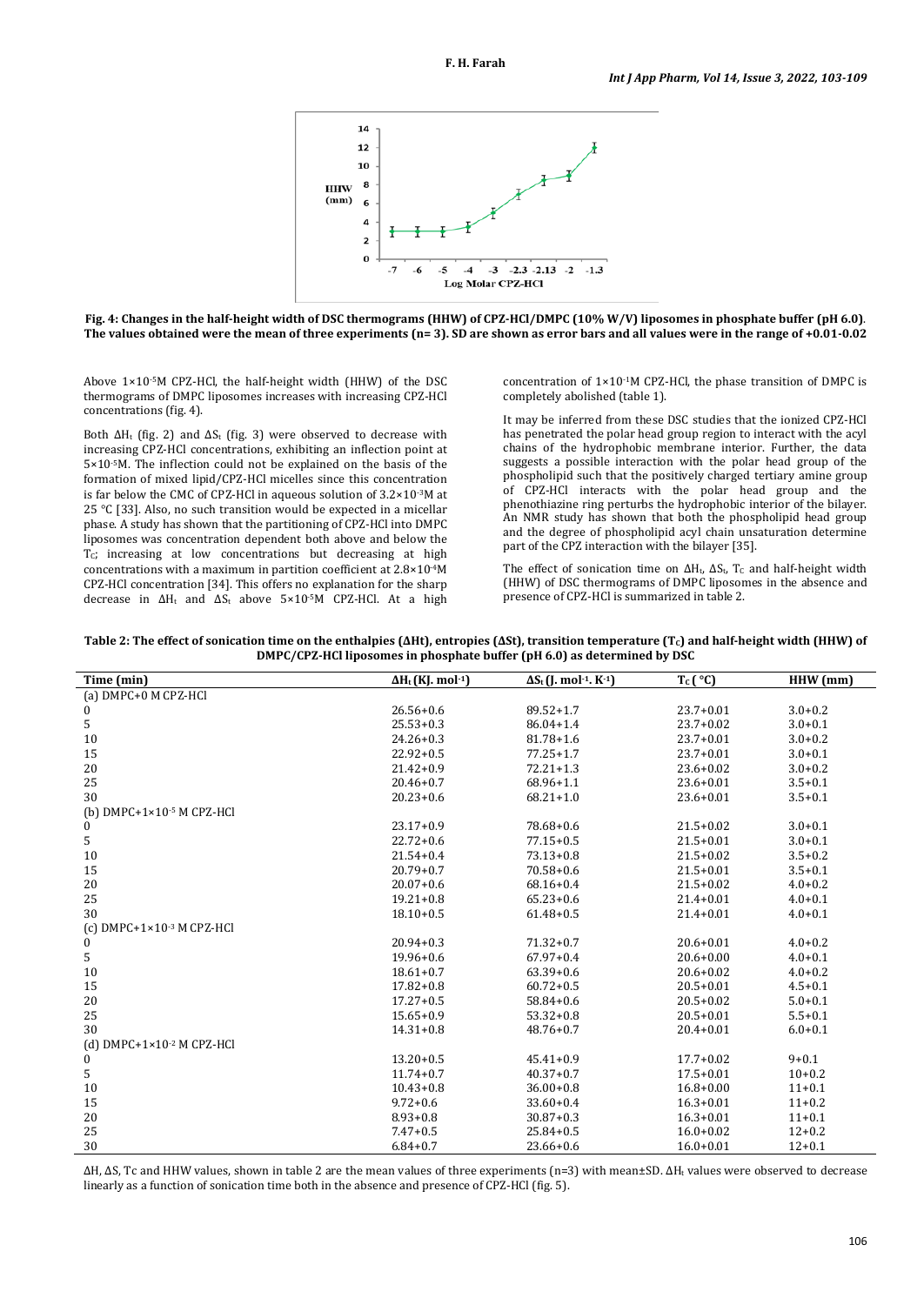

#### **Fig. 5: The effect of sonication time on the enthalpies of transition (ΔHt) of 10% W/V DMPC liposomes in the absence and presence of CPZ-HCl in phosphate buffer (pH6.0). The values obtained were the mean of three experiments (n= 3). SD are shown as error bars and all values were in the range of**+**0.3-0.9**

The reduction in  $\Delta Ht$ ,  $\Delta St$ ,  $T_c$  and the increase in HHW as a result of sonication (table 2) implies a change in the organization of DMPC molecules upon sonication. The constraints imposed by the smaller radius of curvature of liposomes resulting from sonication reduce the energy requirements of the phase transition process. Addition of CPZ-HCl would tend to produce further constraints within the

system, disrupting the regular molecular packing of the bilayer and hence reducing ΔHt.

The effect of charged lipids on  $\Delta Ht$ ,  $\Delta St$  and T<sub>c</sub> of DMPC liposomes was studied in the absence and presence of CPZ-HCl concentrations in phosphate buffer (pH6.0) (table 3).

**Table 3: The effect of ionic lipid (ST and DCP) on the enthalpies (ΔHt), entropies (ΔSt) and transition temperature (Tc) of DMPC/CPZ-HCl liposomes in phosphate buffer (pH 6.0) as determined by DSC**

| Liposome                                     | $\Delta H_t$ (KJ. mol <sup>-1</sup> ) | $\Delta S_t$ (J. mol <sup>-1</sup> . K <sup>-1</sup> ) | $T_c$ ( $^{\circ}$ C) |
|----------------------------------------------|---------------------------------------|--------------------------------------------------------|-----------------------|
| 10%W/V DMPC                                  | $26.56 + 0.6$                         | $89.52 + 1.7$                                          | $23.7 + 0.01$         |
| 10%W/V DMPC+1×10-5M CPZ-HCl                  | $23.87 + 2.3$                         | $81.01 + 1.6$                                          | $21.5 + 0.02$         |
| 10%W/V DMPC+1×10-3 M CPZ-HCl                 | $20.94 + 2.6$                         | $71.29 + 1.4$                                          | $20.6 + 0.01$         |
| 10%W/V DMPC+1×10-2 M CPZ-HCl                 | $13.20 + 2.1$                         | $45.38 + 1.6$                                          | $17.7 + 0.01$         |
| 10%W/V DMPC+1% ST                            | $13.71 + 1.8$                         | $46.34 + 1.4$                                          | $22.8 + 0.02$         |
| 10%W/V DMPC+1%ST+1×10 5M CPZ-HCl             | $16.56 + 2.0$                         | $55.99 + 1.1$                                          | $21.6 + 0.01$         |
| 10%W/V DMPC+1%ST+1×10 3M CPZ-HCl             | $14.61 + 1.6$                         | $49.77 + 1.9$                                          | $20.4 + 0.01$         |
| 10%W/V DMPC+1%ST+1×10 <sup>2</sup> M CPZ-HCl | $11.34 + 1.4$                         | $39.04 + 1.8$                                          | $17.3 + 0.02$         |
| 10%W/V DMPC+1% DCP                           | $10.87 + 2.2$                         | $36.98 + 1.8$                                          | $20.8 + 0.01$         |
| 10%W/V DMPC+1%DCP+1×10-5M CPZ-HCl            | $9.16 + 2.0$                          | $31.32 + 1.0$                                          | $19.3 + 0.01$         |
| 10%W/V DMPC+1%DCP+1×10-3M CPZ-HCl            | $7.54 + 1.5$                          | $25.84 + 1.3$                                          | $18.6 + 0.02$         |
| 10%W/V DMPC+1%DCP+1×10-2M CPZ-HCl            | $6.63 + 1.6$                          | $22.87 + 1.5$                                          | $16.7 + 0.02$         |

ΔH, ΔS and Tc values, shown in table 3 are the mean values of three experiments (n=3) with mean±SD.

**Table 4: The effect of ionic lipid (ST and DCP) on the enthalpies (ΔHt), entropies (ΔSt) and transition temperature (Tc) of DMPC/CPZ-HCl liposomes (at concentrations known to cause anesthesia) in phosphate buffer (pH 7.4) as determined by DSC**

| Liposome                                      | $\Delta H_t$ (KJ. mol <sup>-1</sup> ) | $\Delta S_t$ (J. mol <sup>-1</sup> . K <sup>-1</sup> ) | $T_c$ $(C)$   |
|-----------------------------------------------|---------------------------------------|--------------------------------------------------------|---------------|
| 10%W/V DMPC                                   | $26.56 + 1.6$                         | $89.52 + 1.7$                                          | $23.7 + 0.01$ |
| 10%W/V DMPC+1×10 5M CPZ-HCl                   | $23.03 + 1.4$                         | $78.11 + 1.9$                                          | $21.9 + 0.02$ |
| 10%W/V DMPC+2.5×10-5 M CPZ-HCl                | $22.61 + 1.2$                         | $76.74 + 1.4$                                          | $21.7 + 0.01$ |
| 10%W/V DMPC+5×10-5 M CPZ-HCl                  | $22.43 + 1.8$                         | $76.12 + 1.6$                                          | $21.5 + 0.01$ |
| 10%W/V DMPC+7.5×10 5 M CPZ-HCl                | $22.09 + 1.0$                         | $75.02 + 1.5$                                          | $21.2 + 0.01$ |
| 10%W/V DMPC+1×10 <sup>-4</sup> M CPZ-HCl      | $21.87 + 1.7$                         | $74.35 + 1.2$                                          | $21.0 + 0.01$ |
| 10%W/V DMPC+1% ST                             | $13.71 + 1.8$                         | $46.43 + 1.0$                                          | $22.8 + 0.02$ |
| 10%W/V DMPC+1%ST+1×10-5M CPZ-HCl              | $16.42 + 1.6$                         | $55.52+1.6$                                            | $22.6 + 0.01$ |
| 10%W/V DMPC+1%ST+2.5×10-5M CPZ-HCl            | $16.27 + 1.7$                         | $55.00 + 1.4$                                          | $22.4 + 0.01$ |
| 10%W/V DMPC+1%ST+5×10-5M CPZ-HCl              | $16.17 + 1.3$                         | $54.71 + 1.8$                                          | $22.2 + 0.02$ |
| 10%W/V DMPC+1%ST+7.5×10-5M CPZ-HCl            | $15.91 + 1.2$                         | $53.85+1.9$                                            | $22.1 + 0.01$ |
| 10%W/V DMPC+1%ST+1×10 <sup>-4</sup> M CPZ-HCl | $15.71 + 1.5$                         | $53.23 + 1.7$                                          | $22.0 + 0.02$ |
| 10%W/V DMPC+1% DCP                            | $10.87 + 0.9$                         | $36.98 + 1.7$                                          | $20.8 + 0.01$ |
| 10%W/V DMPC+1%DCP+1×10-5M CPZ-HCl             | $9.16 + 0.8$                          | $31.32 + 1.2$                                          | $19.6 + 0.02$ |
| 10%W/V DMPC+1%DCP+2.5×10-5M CPZ-HCl           | $7.54 + 0.7$                          | $25.84 + 1.8$                                          | $19.4 + 0.01$ |
| 10%W/V DMPC+1%DCP+5×10-5M CPZ-HCl             | $6.63 + 0.8$                          | $22.87+1.6$                                            | $19.1 + 0.01$ |
| 10%W/V DMPC+1%DCP+7.5×10-5M CPZ-HCl           | $6.63 + 0.6$                          | $22.87 + 1.0$                                          | $18.8 + 0.02$ |
| 10%W/V DMPC+1%DCP+1×10-4M CPZ-HCl             | $6.63 + 0.9$                          | $22.87 + 1.5$                                          | $18.6 + 0.01$ |

ΔH, ΔS and Tc values, shown in table 4 are the mean values of three experiments (n=3) with mean±SD.

Both positively charged ST and negatively charged DCP greatly reduce  $\Delta H_t$ ,  $\Delta S_t$  and T<sub>c</sub> (table 3). The reduction in the above parameters was more pronounced using DCP. The reduction in  $\Delta H_t$ 

in the presence of ionic lipids may arise from an electrostatic and hydrogen bonding effect resulting from the interaction of the bulky choline head group with the charged ionic lipid. This will alter the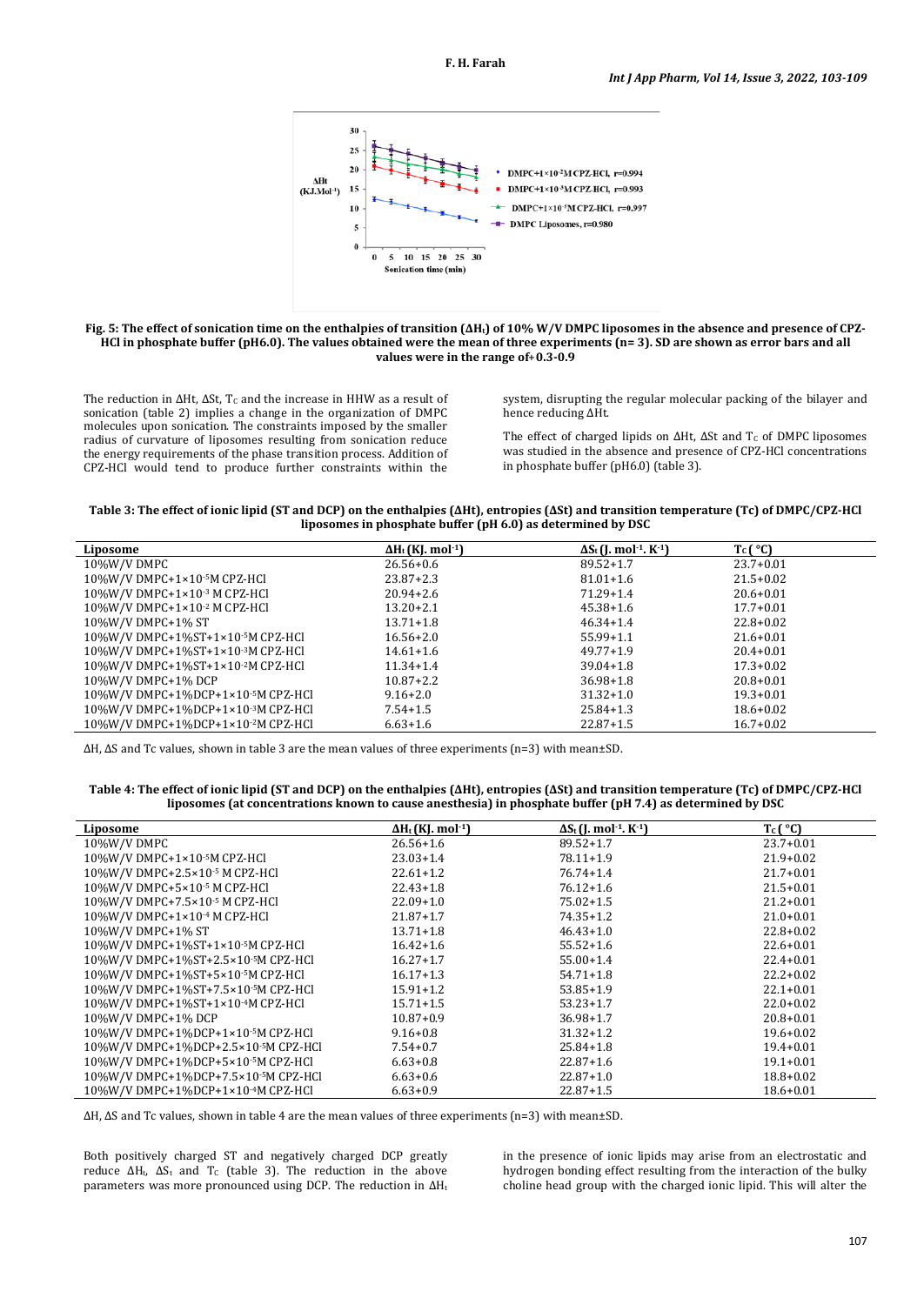packing efficiency of the acyl chains in the bilayer and more disordered system results. The incorporation of CPZ-HCl into DMPC/ST liposomes was observed to increase  $\Delta H_t$  and  $\Delta S_t$  (table 3) which reflects a competition between CPZ-HCl and ST for sites within the bilayer. It also indicates that CPZ-HCl at low concentrations has a stabilizing effect on the hydrophobic bilayer in the presence of ST. The addition of CPZ-HCl to DMPC/DCP liposomes resulted in a greater reduction in  $\Delta H_t$ ,  $\Delta S_t$  and  $T_c$  compared with DMPC/ST liposomes (table 3). This indicates an increase in the surface concentration of the positively charged CPZ ions, which is predominantly ionized at pH 6.0 as CPZ has a pKa of 9.2. An NMR study on phospholipid bilayer showed that CPZ exhibited low interaction with the acyl packing of liposomes made of neutral phospholipids, such as DMPC. However, the addition of anionic phospholipid such as phosphatidylserine to such neutral liposomes has perturbed the acyl packing of liposomes [36].

The effect of CPZ-HCl in phosphate buffer (pH 7.4) at concentrations known to cause anesthesia on  $\Delta H_b$ ,  $\Delta S_t$  and T<sub>C</sub> of DMPC liposomes was also investigated in the absence and presence of ionic lipids (table 4)

Both ST and DCP greatly reduce  $\Delta H_t$ ,  $\Delta S_t$  and T<sub>C</sub> of DMPC liposomes (table 4). The addition of CPZ-HCl to DMPC/ST liposomes increases ΔH<sup>t</sup> and ΔS<sup>t</sup> (table 4). On the other hand, the addition of CPZ-HCl to DMPC/DCP liposomes decreases  $\Delta H_t$ ,  $\Delta S_t$  and  $T_c$  (table 3). A previous study has shown that the partitioning of CPZ-HCl into DMPC at concentrations known to cause anesthesia was observed to increase linearly as a function CPZ-HCl concentration in phosphate buffer (pH 7.4) at 37 °C [33]. In addition, another study has shown that the partitioning of CPZ-HCl into DMPC liposomes was concentrationdependent both above and below the TC [34].

Since CPZ-HCl perturbs the gel-liquid crystalline phase transition by decreasing  $\Delta H_t$ ,  $\Delta S_t$  and  $T_c$  at concentrations known to cause anesthesia, these results could support the hypothesis that the addition of local anesthetics might trigger a change in the lipid surrounding the sodium channel from the gel to the liquid crystalline state, allowing the sodium channel to close with the resulting anesthesia [37].

# **CONCLUSION**

CPZ-HCl concentrations as low as 1×10-7M were observed to alter the gel-liquid crystalline phase transition and thus to possess a membrane destabilizing effect, using DSC. CPZ-HCl reduces ΔHt, ΔSt, T<sub>c</sub>, the pre-T<sub>c</sub> and increases HHW of DMPC liposomes. ΔH<sub>t</sub> and ΔS<sub>t</sub> of DMPC liposomes were observed to decrease linearly as a function of CPZ-HCl both below and above the concentration of 5×10-3M. ΔH<sup>t</sup> of DMPC liposomes was observed to decrease linearly in the absence and presence of and CPZ-HCl as a function of sonication time.  $\Delta H_t$ and ΔS<sup>t</sup> of DMPC liposomes were observed to increase in the presence of cationic lipid (ST) and to decrease in the presence of anionic lipid (DCP).  $\Delta S_t$  and T<sub>C</sub> of DMPC, DMPC/ST, DMPC/DCP liposomes were found to decrease linearly as a function of CPZ-HCl concentrations known to cause anesthesia. As CPZ-HCl influences the ΔH<sub>t</sub>, ΔS<sub>t</sub>, TC, pre-T<sub>c</sub> and HHW, it can be inferred that CPZ-HCl interacts with both the polar head group and the hydrophobic interior of the phospholipid bilayer. Since CPZ-HCl perturbs the gelliquid crystalline phase transition by decreasing  $ΔHt$ ,  $ΔSt$  and  $Tc$  at concentrations known to cause anesthesia, these results could support the hypothesis that the addition of local anesthetics might trigger a change in the lipid surrounding the sodium channel from the gel to the liquid crystalline state, allowing the sodium channel to close with the resulting anesthesia.

# **ACKNOWLEDGMENT**

The author is grateful to the college of pharmacy and health sciences, Ajman University, for their provision of research facilities.

#### **FUNDING**

Nil

#### **AUTHORS CONTRIBUTIONS**

All the authors have contributed equally.

## **CONFLICT OF INTERESTS**

#### Declared none

#### **REFERENCES**

- 1. Bonde S, Nair S. Advances in liposomal drug delivery system: fascinating types and potential applications. Int J App Pharm. 2017;9(3):1-7. doi[: 10.22159/ijap.2017v9i3.17984.](https://doi.org/10.22159/ijap.2017v9i3.17984)
- 2. Zylberberg C, Matosevic S. Pharmaceutical liposomal drug delivery: a review of new delivery systems and a look at the regulatory landscape. Drug Deliv. 2016;23(9):3319-29. doi: [10.1080/10717544.2016.1177136,](https://doi.org/10.1080/10717544.2016.1177136) PMI[D 27145899.](https://www.ncbi.nlm.nih.gov/pubmed/27145899)
- 3. Sharma S, Kumar V. *In vitro* cytotoxicity effect on mcf-7cell line of co-encapsulated artesunate and curcumin liposome. Int J Pharm Pharm Sci. 2016;8:286-92.
- 4. Bozzuto G, Molinari A. Liposomes as nanomedical devices. Int J Nanomedicine. 2015;10:975-99. doi: [10.2147/IJN.S68861,](https://doi.org/10.2147/IJN.S68861)  PMI[D 25678787.](https://www.ncbi.nlm.nih.gov/pubmed/25678787)
- 5. Chen J, Cheng D, Li J, Wang Y, Guo JX, Chen ZP, Cai BC, Yang T. Influence of lipid composition on the phase transition temperature of liposomes composed of both DPPC and HSPC.<br>Drug Dev Ind Pharm 2013:39(2):197-204 doi:  $Dru\sigma$  Dev Ind Pharm  $2013.39(2) \cdot 197.204$ [10.3109/03639045.2012.668912,](https://doi.org/10.3109/03639045.2012.668912) PMI[D 22443684.](https://www.ncbi.nlm.nih.gov/pubmed/22443684)
- 6. Popova AV, Hincha DK. Thermotropic phase behavior and headgroup interactions of the non-bilayer lipids phosphatidylethanolamine and monogalactosyldiacylglycerol in the dry state. BMC Biophys. 2011;4:1-11.
- 7. Chiu MH, Prenner EJ. Differential scanning calorimetry: an invaluable tool for a detailed thermodynamic characterization of macromolecules and their interactions. J Pharm Bioallied Sci.<br>2011;3(1):39-59. doi: 10.4103/0975-7406.76463, PMID doi: 10.4103/0975-7406.76463, [21430954.](https://www.ncbi.nlm.nih.gov/pubmed/21430954)
- 8. Demetzos C. Differential scanning calorimetry (DSC): A tool to study the thermal behavior of lipid bilayers and liposomal stability. Journal of Liposome Research. 2008;18(3):159-73. doi[: 10.1080/08982100802310261.](https://doi.org/10.1080/08982100802310261)
- 9. Koynova R, Caffrey M. Phases and phase transitions of the phosphatidylcholines. Biochim biophys Acta. 1998;1376(1):91- 145. doi[: 10.1016/s0304-4157\(98\)00006-9,](https://doi.org/10.1016/s0304-4157(98)00006-9) PMI[D 9666088.](https://www.ncbi.nlm.nih.gov/pubmed/9666088)
- 10. Epand RM, Epand RF. Studies of thermotropic phospholipid phase transitions using scanning densitometry. Chem Phys Lipids. 1980;27(2):139-50. doi[: 10.1016/0009-3084\(80\)90019-5.](https://doi.org/10.1016/0009-3084(80)90019-5)
- 11. Melchior DL, Morowitz HJ. Dilatometry of dilute suspensions of synthetic lecithin aggregates. Biochemistry. 1972;11(24):4558- 62. doi[: 10.1021/bi00774a020,](https://doi.org/10.1021/bi00774a020) PMI[D 4654143.](https://www.ncbi.nlm.nih.gov/pubmed/4654143)
- 12. Trauble H, Overath P. The structure of Escherichia coli membranes studied by fluorescence measurements of lipid phase transitions. Biochim biophys acta. 1973;307(3):491-512. doi[: 10.1016/0005-2736\(73\)90296-4,](https://doi.org/10.1016/0005-2736(73)90296-4) PMI[D 4581497.](https://www.ncbi.nlm.nih.gov/pubmed/4581497)
- 13. Small DM. Phase equilibria and structure of dry and hydrated egg lecithin. J Lipid Res. 1967;8(6):551-7. doi: [10.1016/S0022-](https://doi.org/10.1016/S0022-2275(20)38874-X) [2275\(20\)38874-X,](https://doi.org/10.1016/S0022-2275(20)38874-X) PMI[D 6057484.](https://www.ncbi.nlm.nih.gov/pubmed/6057484)
- 14. Kornberg RD, McConnell HM. Inside-outside transitions of in vesicle membranes. Biochemistry.<br>1-20. doi: 10.1021/bi00783a003. PMID. 1971;10(7):1111-20. doi: 10.1021/bi00783a003, [4324203.](https://www.ncbi.nlm.nih.gov/pubmed/4324203)
- 15. Veksli Z, Salsbury NJ, Chapman D. Physical studies of phospholipids. XII. Nuclear magnetic resonance studies of molecular motion in some pure lecithin-water systems.<br>Biochim Bionhys Acta. 1969:183(3):434-46. doi: 1969;183(3):434-46. [10.1016/0005-2736\(69\)90158-8,](https://doi.org/10.1016/0005-2736(69)90158-8) PMI[D 5822816.](https://www.ncbi.nlm.nih.gov/pubmed/5822816)
- 16. Koynova R, Caffrey M. An index of lipid phase diagrams. Chem Phys Lipids. 2002;115(1-2):107-219. doi: [10.1016/s0009-](https://doi.org/10.1016/s0009-3084(01)00200-6) [3084\(01\)00200-6,](https://doi.org/10.1016/s0009-3084(01)00200-6) PMI[D 12047902.](https://www.ncbi.nlm.nih.gov/pubmed/12047902)
- 17. Weinstein JN, Magin RL, Yatvin MB, Zaharko DS. Liposomes and local hyperthermia: selective delivery of methotrexate to heated tumors. Science. 1979:204(4389):188-91. doi: heated tumors. Science. 1979;204(4389):188-91. [10.1126/science.432641,](https://doi.org/10.1126/science.432641) PMI[D 432641.](https://www.ncbi.nlm.nih.gov/pubmed/432641)
- 18. Papahadjopoulos D, Jacobson K, Nir S, Isac T. Phase transitions in phospholipid vesicles. Fluorescence polarization and permeability measurements concerning the effect of temperature and cholesterol. Biochim Biophys Acta. 1973;311(3):330-48. doi: [10.1016/0005-2736\(73\)90314-3,](https://doi.org/10.1016/0005-2736(73)90314-3)  PMI[D 4729825.](https://www.ncbi.nlm.nih.gov/pubmed/4729825)